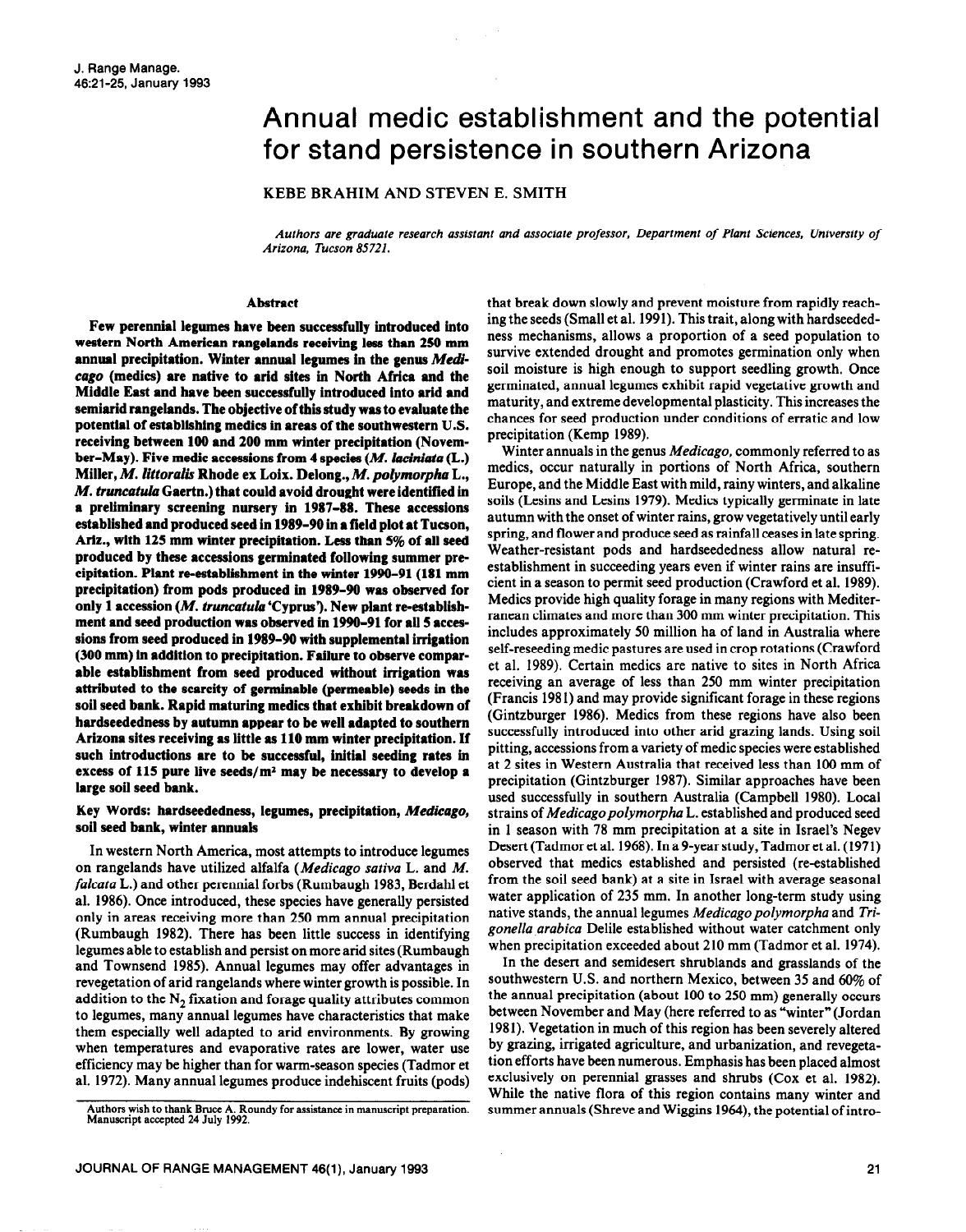**Table 1. Total monthly precipitation (mm) and percent of SO-year mean monthly precipitation 500 m from the study site in Tucson, Arizona in the winter**  of 1989-90 (initial establishment), and summer of 1990, and winter of 1990-91 (re-establishment).

|         |                  | Winter season |             |             |             |             |           |           | Summer season |            |              |            |            |           |              |
|---------|------------------|---------------|-------------|-------------|-------------|-------------|-----------|-----------|---------------|------------|--------------|------------|------------|-----------|--------------|
| Years   | Nov.             | Dec.          | Jan.        | Feb.        | Mar.        | Apr.        | May       | Total     | Jun.          | Jul.       | Aug.         | Sep.       | Oct.       | Total     |              |
| 1989-90 | (mm)<br>$(\%)^1$ | 3.8<br>21     | 11.4<br>39  | 34.5<br>139 | 15.8<br>81  | 32.5<br>144 | 7.4<br>66 | 0.3<br>o  | 105.8<br>82   | 8.1<br>145 | 141.0<br>263 | 40.4<br>74 | 24.6<br>92 | 9.4<br>39 | 223.5<br>131 |
| 1990-91 | (mm)<br>$(\%)^1$ | 15.7<br>89    | 66.5<br>228 | 41.1<br>140 | 25.1<br>129 | 32.8<br>145 | 0         | 0.8<br>19 | 181.2<br>141  |            |              |            |            |           |              |

**lPercent of 30-year mean.** 

ducing exotic short-lived annuals into disturbed sites has not been investigated. Certain medics may be well adapted for this use given the similarity in winter temperature and precipitation regimes between areas where medics are native and low-elevation sites in the southwestern U.S. (Rudloff 1981). Early winter (November-- December) precipitation is important for medic establishment since seedling growth is more rapid at the relatively higher temperatures in these months. In addition, seedlings that emerge with January or February precipitation may not be able to produce seed before spring drought (Crawford et al. 1989). Medics generally are not native in areas that receive significant summer precipitation. Summer rainfall, which is common in southern Airzona, may lead to the production of medic seedlings that are likely to be lost to desiccation before flowering, leading to depletion of the soil seed bank (Crawford et al. 1989).

The objective of this study was to evaluate the potential for establishing medics in rangelands or dryland pastures in the southwestern U.S. that receive between 100 and 200 mm precipitation between November and May in addition to summer precipitation. This involved: (1) selection of medic accessions preadapted to this arid environment; (2) evaluation of seedling establishment, growth and seed production in a field plot sown with nursery produced seed; and (3) assessment of plant re-establishment and seed production in the following seasons from the soil seed bank.

## **Materials and Methods**

Medics able to establish in regions with less than 200 mm of winter precipitation would need to flower and rapidly produce viable seed to avoid spring drought. A screening nursery was established at Tucson, Ariz., in November 1987 to identify early flowering accessions that were able to produce seed under spring drought conditions. Rows 1 m long were sown with 50 pure live seeds (PLS) of 146 accessions from 20 *Medicugo* species. Accessions were provided by the U.S. Regional Plant Introduction Station, Pullman, Wash., the South Australia Department of Agriculture Genetic Resource Centre, Adelaide, and by Walter Graves, University of California, Cooperative Extension, San Bernadino, Calif. The nursery was flood irrigated 4 times between 12 November and 17 March to insure establishment. Approximately 400 mm of water was applied in addition to 126 mm precipitation.

Five accessions from 4 species were selected from this nursery for use in an establishment and re-establishment trial under natural precipitation. Selection was based on: earliness of flowering, pod production, and apparent ability to tolerate drought as pods mature. Pods were collected from these accessions and seed removed. The 5 accessions were: (1) M. *littoralis* Rhode ex Lois. Delong. accession SA 21128, collected near Garian, Libya (Gorringe and Pullen 1984); (2) 'Cyprus', a cultivar of *M. truncutula*  Gaertn. introduced into South Australia from Cyprus in the 1950s (Crawford et al. 1989); (3) Serena, a cultivar bred in South Australia using various sources of *M. polymorpha* (Crawford et al. 1989); (4) M. *luciniatu(L.)* Miller accession PI 498891, collected in Lanzarote, Canary Islands; and (5) M. *laciniata* accession PI 498847 collected 145 km south of As-Salman, Iraq (Anon. 1985).

An establishment and re-establishment trial was conducted at the Campus Agriculture, Center, Tucson, Ariz., (elev. 757 m) from October 1989 through February 1991. Soil at the site is a Gila fine sandy loam (thermic torrifluvent) that was lightly tilled and free of vegetative residue. The effect of sowing a cool-season grass (Indian ricegrass, *Oryzopsis hymenoides* (R. & S.) Ricker. 'Nezpar? along with medics was also investigated in this study. Indian ricegrass established uniformly in all plots; however, the presence of grass did not have any significant ( $P \le 0.05$ ) effect on any aspect of medic performance. Therefore, all data reported are for plots sown with and without grass. The experimental design was a split-splitplot with 5 replicates. Two soil moisture treatments made up the main plot factor. Each of the moisture treatments was imposed within each replication. One main plot treatment received 300 mm of supplemental water from I5,20-mm applications made with a hand-held sprinkler between 7 November and 9 April. The other moisture treatment received only precipitation. Presence or absence of Indian ricegrass represented the sub-plot factor, while the 5 medic accessions were the sub-sub-plot factor. Each sub-sub-plot

contained 3 rows 0.75 m long. Medic seeds were scarified using sandpaper and treated with commercial peat-base inoculant of *Rhizobium meliloti.* Seeds (43 PLS/row) of the 5 medic accessions (with or without 20 PLS of Indian ricegrass) were sown by hand on 29 October 1990 in each of the three 0.75-m rows in the plots ( $\sim$  115 PLS medics/m<sup>2</sup>). Seeds were sown in the bottom of 4-cm deep furrows made at 0.5-m intervals and lightly covered to a depth of approximately 1 cm.

Individual live medic plants in each row were counted every 7 days beginning **with** the first emergence on 11 November 1989 until early June 1990. Date of first flower within each plot was also recorded. In June 1990, dry medic shoots from the outside 2 rows of each plot were cut at ground level and bagged. Pods from plants in these rows were collected separately. Pods in the central row were buried 2 to 5 cm deep to estimate re-establishment. Shoots and pods from each plot were weighed after air drying and seed yield estimated based on mean seed number and weight from a sample of 20 threshed pods. Pods harvested by 10 June 1990 were threshed and germination of unscarified seeds evaluated in a laboratory test. A total of 50 seeds for each accession source were tested in 2 replicates. The experiment was performed using sealed petri dishes containing water-saturated filter paper at  $25 \pm 1^{\circ}$  C under 12 hours light and 12 hours darkness. Percent germination was recorded after 30 days.

Re-establishment from medic pods or seeds buried in the central row of each plow was evaluated under natural summer and winter precipitation in July and August 1990, and Februray 1991. Live medic seedlings in each row were counted at each date. Daily precipitation and temperature data were taken from a weather station located approximately 500 m from the field site.

Hardseededness and pod disintegration were evaluated by sowing whole pods of each of the medic accessions in  $70 \times 30 \times 10$  cm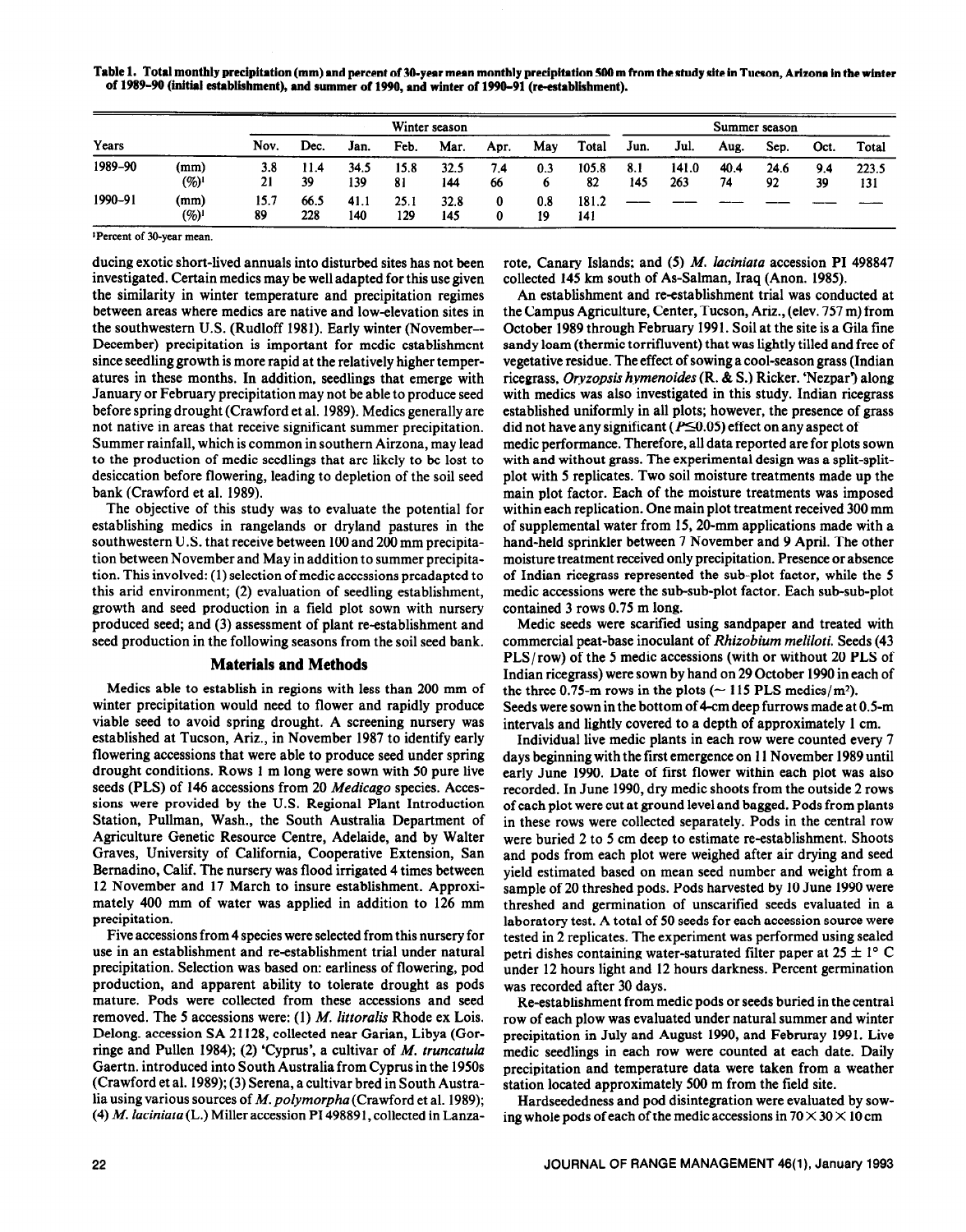**Table 2. Seedling mortality, forage weight, and seed production of 5 medic accessions grown with 125 mm precipitation during the winter of 1989-90.** 

| Medicago species | Accession | Premature seedling<br>mortality <sup>1</sup> | Mature plants<br>per row <sup>2</sup> | Dry wt mature<br>plants <sup>2</sup> | Seeds per row    | Seed vield <sup>3</sup> |  |
|------------------|-----------|----------------------------------------------|---------------------------------------|--------------------------------------|------------------|-------------------------|--|
|                  |           | (%)                                          | (no.)                                 | $(\mathbf{g} \text{ row}^{-1})$      | (no.)            | $(kg ha^{-1})$          |  |
| laciniata        | PI 498891 | 53.5 A <sup>4</sup>                          | $6.6 \pm 1.1 B$                       | $3.4 \pm 0.9 B$                      | $459 \pm 139$ C  | 15.9 C                  |  |
| laciniata        | PI 498847 | 53.2 A                                       | $8.7 \pm 1.2 B$                       | $11.1 \pm 5.6$ AB                    | $1094 \pm 562$ A | 52.5 B                  |  |
| littoralis       | SA 21128  | 52.4A                                        | $15.1 \pm 3.4$ A                      | $20.6 \pm 7.1$ A                     | $44.8 \pm 141 B$ | 29.9 B                  |  |
| truncatula       | 'Cyprus'  | 45.9 A                                       | $19.7 \pm 1.3$ A                      | $16.4 \pm 3.9$ AB                    | $461 \pm 138$ B  | 47.9 A                  |  |
| polymorpha       | 'Serena'  | 57.3 A                                       | $16.1 \pm 2.3$ A                      | $8.0 \pm 1.4$ A                      | $197 \pm 42$ C   | 20.5 B                  |  |

**'Seedlings that died before 1 May 1990.** 

**2After all plants had dessicated, I May 1990.** 

<sup>3</sup>Based on seed yield on area of each row (0.5 × 0.75 m).<br><sup>4</sup>Means within a column followed by the same letter are not significantly different (*P*≤0.05) using Duncan's Multiple Range Test.

**Duncan's Multiple Range Test:** 

metal flats filled with soil from the field site. These flats were placed outside an area where they would receive all precipitation and experience natural temperatures. Each of 10 flats contained 20 pods of the 5 accessions grown in 1989-90 in plots with precipitation only or precipitation and supplementary irrigation. One flat was initially irrigated using a hand sprinkler 1 July 1990 and the soil was kept moist through Februry 1991. Every 15 days, irrigation was initiated in another flat until all flats were irrigated (13 November). Seedlings were counted in each flat on 8 and 18 August, 10 October, 6 and 18 November, and 2 and 29 December 1990 and 2 February 1991.

#### **Results**

Precipitation during the winter season (November-May) of 1989-90 was 82% of the 30-year mean for the site (Table 1). Precipitation greater than 5 mm was received on 8 days while amounts less than 5 mm were received on 17 days. Rainfall received during November and December was significantly below longterm averages for the site, with precipitation occurring on only 3 days. Seedling emergence was observed in all accessions following a 3.4 mm rainfall on 21 November (Fig. 1). January precipitation was above normal and maximum seedling populations were observed for all accessions in early February. Premature mortality (before pod maturity) due most likely to drought was first noted in late February (Fig. l), averaged 52.5% of emerged seedlings, and did not differ among accessions (Table 2). Serena flowered first (13 February) followed by PI 498847, SA 21128, and Cyprus (16 February), and PI 498891 (2 March). The number of plants and weight of herbage harvested at maturity varied widely among accessions and was not closely associated with the number of seeds produced (Table 2).

Even though June and July precipitation was above average, (Table 1) only field-buried pods of accession SA 21128 that had been produced without supplementary irrigation showed substantial seedling emergence in the summer (Table 3). These seedlings all desiccated before flowering but this represented a loss of less than 5% of the seed produced by this accession, the balance remaining in the soil seed bank. Additional moisture during the year of seed production had a dramatic effect on seed production and germination in the following summer. The mean number of seeds produced with supplemental irrigation was over 3 times greater (mean  $\pm$  SE:  $1982 \pm 418$  seeds/row) than that produced with natural precipitation (532  $\pm$  149 seeds/row). In 4 of the 5 accessions essentially all seeds produced with irrigation that were germinable by midsummer did germinate by late-August (Table 3). Over 50% of the permeable seed of the fifth accession also germinated in the summer. Immediately after harvest there was no difference in germination between seeds from the 2 moisture treatments (mean % germination  $\pm$  SE: 5.9  $\pm$  2.0% in seed from plots receiving precipitation only vs.  $6.0 \pm 1.4\%$  in seed from irrigated plots).



Fig. 1 Mean population of live plants  $(\pm S E)$  of *Medicago polymorpha* **'Serena'and** *M. luciniutu* **PI 498891 with 125 mm precipitation at Tucson, Arizona between 29 October 1989 and 15 April 1990. These 2 accessions exhibited the highest and lowest maximum plant populations of the 5 accessions evaluated. Similar patterns of emergence and mortality were observed for other accessions. 1B. Daily precipitation recorded 500 m from the study site.** 

Mean seed weight did not differ between seeds from the 2 moisture treatments (2.68  $\pm$  0.53 mg/seed with precipitation vs. 2.72  $\pm$  0.69 mg/seed with irrigation). Supplemental moisture resulted in a slight increase in the mean number of seeds produced/pod (5.16  $\pm$ 1.01 irrigated vs.  $3.82 \pm 0.67$  precipitation only).

During the winter season of 1990-91 precipitation was 141% of the long-term average (Table 1). Precipitation greater than 5 mm was received on 12 days while amounts less than 5 mm were received on 19 days. A total of 11 days in November and December received measurable precipitation. Nevertheless, only Cyprus seedlings emerged from buried pods in plots that had received only precipitation in 1989-90 (Table 3). As in the summer, seedling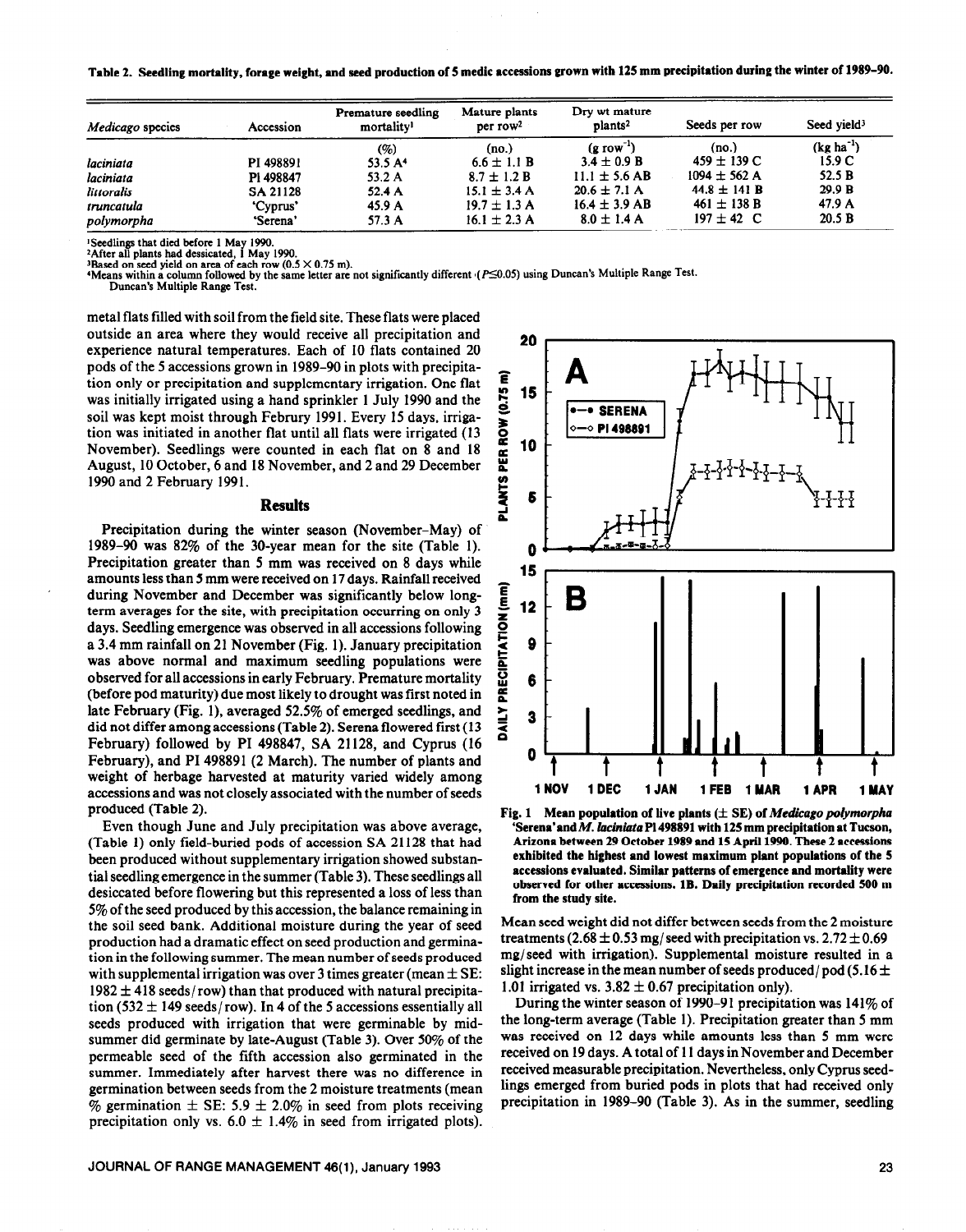Table 3. Seed permiability and seed re-establishment during the Summer and Winter seasons of 1990–91 from medic pods produced in the Spring of 1990 **with 125 mm precipitation only or precipitation plus 300 mm irrigation.** 

|                     |                        | Seed produced in 0.75-m row with precipitation only |                                 |                                         |                               | Seed produced in 0.75-m row with precipitation + irrigation |                                          |                                                   |                                    |                                      |  |
|---------------------|------------------------|-----------------------------------------------------|---------------------------------|-----------------------------------------|-------------------------------|-------------------------------------------------------------|------------------------------------------|---------------------------------------------------|------------------------------------|--------------------------------------|--|
|                     |                        | Summer (Jul.–Oct.)<br>No. seedlings                 |                                 |                                         | Winter (Nov.–Feb.)            |                                                             | Summer (Jul.–Oct.)                       | Winter (Nov.–Feb.)                                |                                    |                                      |  |
| Medicago<br>species | Accession<br>PI 498891 |                                                     |                                 | seeds <sup>1</sup>                      | Permeable No. seedlings       |                                                             | No. seedlings                            | Permeable<br>seeds                                | No. seedlings                      |                                      |  |
| laciniata           |                        | $(\%$ perm.<br>seeds <sup>1</sup><br>$2.3 \pm 0.9$  | $(\% \text{ of all})$<br>seeds) | (% of all)<br>seeds)<br>$41.9 \pm 15.2$ | $(\%$ of perm.<br>seeds)<br>0 | $(\%$ perm.<br>seeds)                                       | $(\%$ of all<br>seeds)<br>$14.8 \pm 4.4$ | $\frac{6}{6}$ of all<br>seeds)<br>$36.0 \pm 19.2$ | $(\%$ perm.<br>seeds)              | $(%$ of all<br>seeds)<br>$6.5 + 3.5$ |  |
|                     |                        | (23.2)                                              | (0.5)                           | (9.1)                                   |                               | (>100)                                                      | (1.9)                                    | (4.7)                                             | (8.1)                              | (0.9)                                |  |
| laciniata           | PI 498847              | $1.9 \pm 0.9$<br>(38.1)<br>(0.2)                    |                                 | $50.6 \pm 25.1$<br>(4.6)                | $\bf{0}$                      | $10.3 \pm 3.0$<br>(0.4)<br>(>100)                           |                                          | $93.6 \pm 28.1$<br>(3.4)                          | $10.5 \pm 5.5$<br>(11.2)<br>(0.4)  |                                      |  |
| littoralis          | SA 21128               | $18.3 \pm 6.6$<br>(>100)                            | (4.1)                           | $64.1 \pm 15.4$<br>(14.2)               | 0                             | $24.6 \pm 6.8$<br>(0.8)<br>(>100)                           |                                          | $507.6 \pm 67.8$<br>(17.1)                        | $19.5 \pm 10.9$<br>(3.8)<br>(0.7)  |                                      |  |
| truncatula          | 'Cyprus'               | $2.0 \pm 1.1$<br>(28.6)                             | (0.4)                           | $59.6 \pm 22.6$<br>(12.9)               | $1.8 \pm 1.2$<br>(3.0)        | (>100)                                                      | $11.9 \pm 3.9$<br>(0.9)                  | $158.0 \pm 53.6$<br>(11.8)                        | $39.0 \pm 12.4$<br>(24.7)<br>(2.9) |                                      |  |
| poly-<br>morpha     | 'Serena'               | $0.8 \pm 0.5$<br>(>100)<br>(0.4)                    |                                 | $34.6 \pm 7.4$<br>(17.6)                | $\bf{0}$                      | $0.2 \pm 0.1$<br>(0.1)<br>(>100)                            |                                          | $413.3 \pm 66.6$<br>(20.0)                        | $67.0 \pm 21.8$<br>(16.2)<br>(3.2) |                                      |  |

FJumber of permeable **seeds estimated from** seedlings emerging from buried pods in soil-filled flats kept wet.

emergence in 1990-91 was considerably higher in plots that had received supplemental irrigation during 1989-90. This was observed even though the fraction of the seed population that was permeable did not differ significantly ( $P \le 0.05$ ) for individual acces-

sions grown with or without supplementary irrigation (Table 3). For some accessions, mean seedling populations approached or exceeded those observed in the year of establishment  $(>=20-30 \text{ plants/row}).$ However, no more than 3.2% (mean = 1.6%) of all seeds resulted in established seedlings. Seeds were produced in the spring of 1991 by Cyprus plants in plots that received only precipitation in 1989-90 and by all accessions that had received supplemental irrigation in the year of establishment.

## **Discussion and Conclusions**

Re-establishment of medic pastures is frequently unsuccessful if only seed produced in the previous season is available (Carter and Lake 1985). This was the case in this experiment as medics initially established and produced seed in a relatively dry winter but did not exhibit significant re-establishment in the following winter with -above-average precipitation. Poor second-year establishment following favorable initial establishment was also observed in a medic establishment trial conducted in northern Utah (Rumbaugh and Johnson 1986).

Substantial re-establishment was observed in plots that received supplemental irrigation during seed development. Negligible reestablishment from plots that received only precipitation may have been due to poor seed quality associated with moisture stress during seed maturation. Andrew (1956) reported that M. tribu*loides (M. truncatula)* produced a lower percentage of mature seeds which had reduced hardseededness when plants were exposed to moisture stress following flowering. In this experiment, germination percentage initially following pod harvest (a measure of hardseededness and viability) did not differ between seeds from the 2 moisture treatments. Moreover, moisture stress during seed development did not reduce mean seed weight. This indicates that seed produced under the 2 moisture regimes did not differ physiologically.

Differences in re-establishment between the 2 moisture treatments may simply reflect the larger seed populations available in the irrigated plots. Mean seed yield produced with natural precipitation was considerably lower in all accessions than the 200 kg/ha considered necessary for re-establishment of medic pastures in Australia (Carter and Lake 1985). Assuming re-establishment

rates comparable to those seen with pods from irrigated plots  $(3.8-24.7\%$  of permeable seeds), a mean of approximately 6.3  $\pm$ 1.5 seedlings would be expected to emerge in 1990-91 in plots that had received only precipitation in 1989-90. Given the very low number of permeable seeds available, and the variability in emergence and seed number among plots, lack of seedling emergence should be expected.

These data indicate that rapid maturing medics could be established in southern Arizona with less than 100 mm precipitation during the period between November and May. High seed populations following initial establishment would be necessary to increase the chances for successful re-establishment. Initial seeding rates in excess of  $115$  PLS/m<sup>2</sup> could increase the probability of successful re-establishment. Considering plant populations in the year of establishment, seed production, and seed loss due to summer germination, the 2 medic cultivars Cyprus and Serena appear to represent the type of medic that could be established in southern Arizona. SA 21128 produced high plant populations and relatively large plants but may have insufficient hardseededness in summer to persist in this environment. Accessions of *M. laciniata* had insufficient breakdown of hardseededness by the onset of winter rains to provide dependable re-establishment. Future screening of medic germplasm for this environment should focus on rapid breakdown of hardseededness in autumn in addition to early flowering and drought survival.

### **Literature Cited**

- **Andrew, W.D. 1956. Interaction of the moisture and nutritional regimes on hard seed production in barrel medic** *Medicago tribuloides.* **Aust. Pl. Nutr. Conf. 1:79-91.**
- **Anonymous. 1985. Plant inventory. USDA-ARS. Vol 19:404,406.**
- **Berdahl, J.D., A.C. Wilton, R.J. Lorenz, and A.B. Frank. 1986. Alfalfa survival and vigor in rangeland grazed by sheep. J. Range Manage. 39:59-62.**
- **Campbell, D.A. 1980. Pitting and sown pastures: The Nundora experience. Agr. Gaz. New South Wales 91:6-S.**
- **Carter, E.D., and A. Lake. 1985. Seed, seedling and species dynamics of grazed annual pastures in South Australia. Proc. XV Inter. Grassl. Cong. p. 654-656.**
- **Cox,J.R.,H.L.Morton,T.N. Johnson,Jr.,G.L. Jordan,S.C.Martin,and L.C. Fierro. 1982. Vegetation restoration in the Chihuahuan and Sonoran Deserts of North** America. USDA-ARS, ARM-W-28.
- **Crawford, E.J., A.W.H. Lake, and K.G. Boyce. 1989.** Breeding annual *Medicago* species for semiarid conditions in southern Australia. Adv. Agron. 42:399-437.